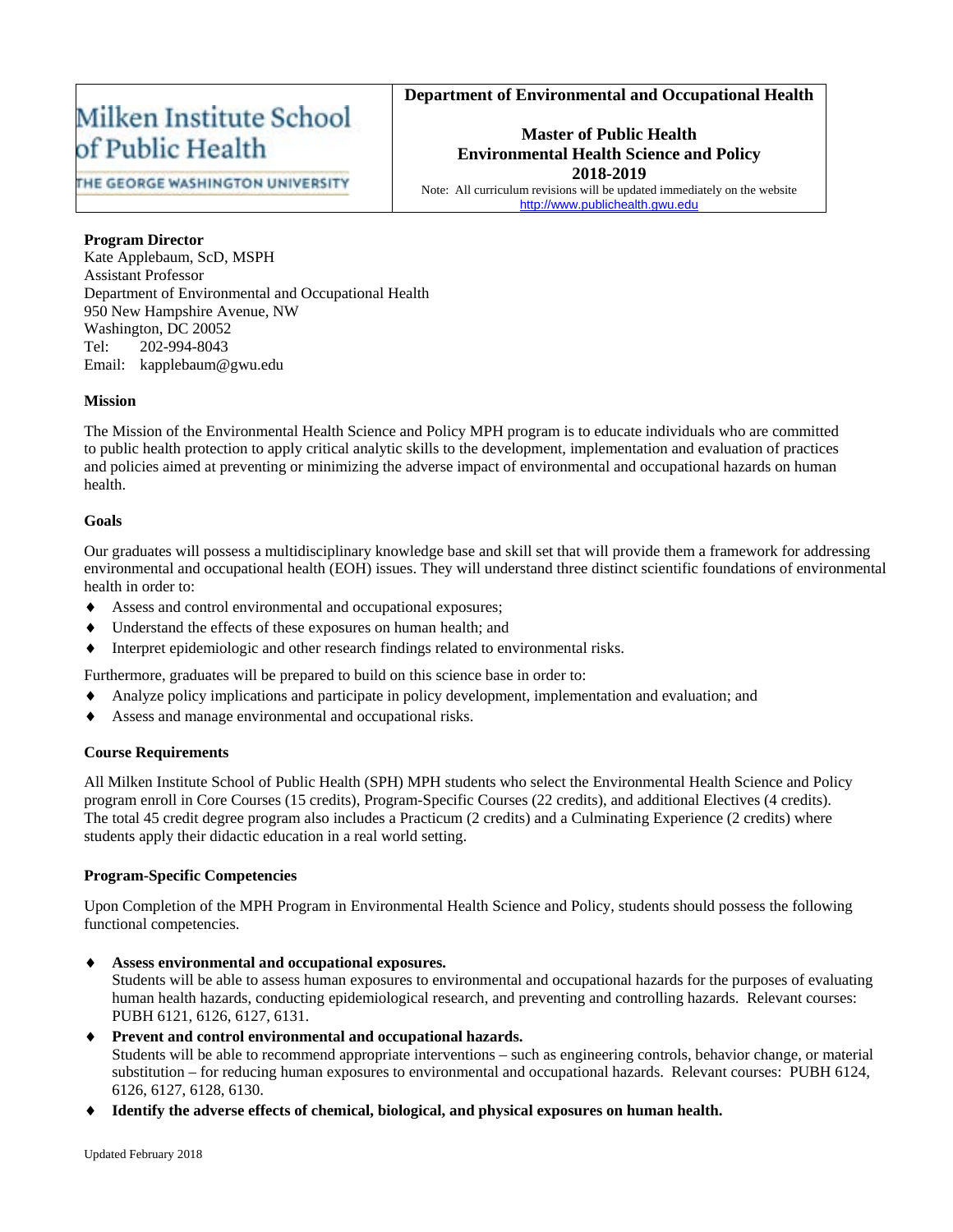Students will be able to describe the structure and function of human organ systems and identify environmental and occupational agents that disrupt these systems to cause disease and injury. Students will be able to identify the main mechanisms by which environmental and occupational agents gain access to and adversely affect human health, as well as factors which affect susceptibility to such adverse effects. Relevant courses: PUBH 6123, 6124, 6127.

Interpret epidemiologic and other research findings related to environmental risks, and assist in designing and **conducting research.**

Students will be able to critically assess existing epidemiologic research, to assist in designing and carrying out appropriate studies for investigating EOH problems, to conceptualize data analysis to address study goals, and to utilize appropriate approaches to manage and analyze data. Relevant courses: PUBH 6121, 6122, 6128, 6131.

- Synthesize relevant information in order to analyze EOH policy implications and participate in policy development. Students will be able to apply various risk assessment approaches. They will be able to synthesize relevant information, including values, for the purposes of assessing risk and evaluating policy strategies to reduce and prevent environmental and occupational disease and injury. Relevant courses: PUBH 6122, 6123, 6124, 6128, 6130, 6133.
- Synthesize relevant information in order to assess and manage environmental and occupational risks. Students will be able to apply various risk management and risk communication frameworks. They will be able to synthesize relevant information, including values, for the purposes of assessing risk and evaluating management strategies to reduce and prevent environmental and occupational disease and injury. Relevant courses: PUBH 6122, 6124, 6126, 6127, 6130, 6133.
- **Engage in public health communication and risk communication activities.** Students will be able to communicate clearly and effectively in professional and community settings on public health issues and on environmental and occupational health hazards. Relevant courses: PUBH 6121, 6122, 6123, 6124.
- ♦ **Identify ethical issues in environmental health policy and practice.** Students will be able to discuss how scientific principles and societal values such as equity and environmental justice influence decision-making about environmental and occupational health problems in research, public health practice, policy, and management contexts. Relevant courses: PUBH 6121, 6122, 6123, 6124, 6128, 6130, 6133.

#### **Examples of EHS&P Culminating Experiences Completed since January 2011**

- Injury Rates at Massey Energy Coal Mines Compared to Rates at Coal Mines Operated by 4 Other U.S. Mining Companies
- State Hlth Agency Workforce Shortages & Implications for Public Hlth: A Case Study of Restaurant Inspections in Louisiana<br>
Work-Related Injuries: A Look at Performance of Duty Illnesses/Injuries for Firefighters and EMS Wo
- Work-Related Injuries: A Look at Performance of Duty Illnesses/Injuries for Firefighters and EMS Workers
- Bedbug, Mice, and Rat Complaints and Pesticide Use among Washington DC Residents by Ward
- Fatal Crashes Among Commercial Motor Vehicle Drivers Licensed in Self-Certification and Medical Certification States
- A Comparison of the Benchmark Dose between Acute and Chronic Toxicological Studies
- ❖ Assessing Noise Exposure in Locomotive Engineers
- ❖ Ozone Concentrations and EMS Calls in the City of Alexandria, VA<br>❖ Assessing Patterns of Disability among Sheet Metal Workers
- Assessing Patterns of Disability among Sheet Metal Workers
- Breewood Neighborhood Storm Water Runoff Characterization and Sensitivity Analysis
- Children and Pesticides in Washington DC: Regulation, Education and Communication
- Predicting Health Impacts of Electricity Production: A Comparison of Models
- Solar Power Capacity on GWU Foggy Bottom Campus Rooftops
- Comparing the Burden of Food- & Water-borne Diseases in 4 World Regions Using Informal Reporting Methods, 2009-2010
- ◆ Indoor Air Quality & Asthma: School Nurse Perspectives on Environmental Factors Affecting Children's Health<br>◆ Federal Worker Commuter Choices. Greenhouse Gas Emissions, and Implications for Public Health
- $\bullet$  Federal Worker Commuter Choices, Greenhouse Gas Emissions, and Implications for Public Health  $\bullet$  Roughed Up on the Road: Perceptions of Violence among New York City Taxi Drivers
- Roughed Up on the Road: Perceptions of Violence among New York City Taxi Drivers
- Childhood Exposure to PAH Contaminated Soil on a Formerly Used Defense Site: Cancer and Non-Cancer Risk Assessment
- Advisory Effectiveness and Subsistence Fishing A Study to Analyze and Assess Subsistence Fishing of the Anacostia River<br>  $\bullet$  Heat Exposure Assessment of Utility Plant Workers at the National Institutes of Health
- Heat Exposure Assessment of Utility Plant Workers at the National Institutes of Health
- A Descriptive Analysis of Metal/Nonmetal Miners with Reported Hearing Loss, 1999 to 2010
- $\bullet$  Exploring Changes in Open Defecation Rates in Sub-Saharan Africa based on National Level Indices Environmental Factors Associated with Atrazine in Shenandoah River Tributaries
- Environmental Factors Associated with Atrazine in Shenandoah River Tributaries
- Do Socio-Demographic Factors Modify the Relationship between Work Type and Leisure-Time Physical Activity?
- $\triangle$  An Electromagnetic Field Survey of Amtrak's Ivy City Facility Shop  $\triangle$  Water Collection in Rural Sub-Sabaran Africa: Do Increases in Acces
- Water Collection in Rural Sub-Saharan Africa: Do Increases in Access to Protected Sources Lead to a Decrease in Water Collection Times? A Study of 19 Sub-Saharan African Countries
- Dog Park Visits as a Risk Factor for Transmitting *E. coli*
- Self-Reported Psychological Stress and Prevalence of Methicillin-resistant Staphylococcus Aureus (MRSA) among Beef Meatpacking Workers in Nebraska
- Childhood Lead Levels in Fairfax County, VA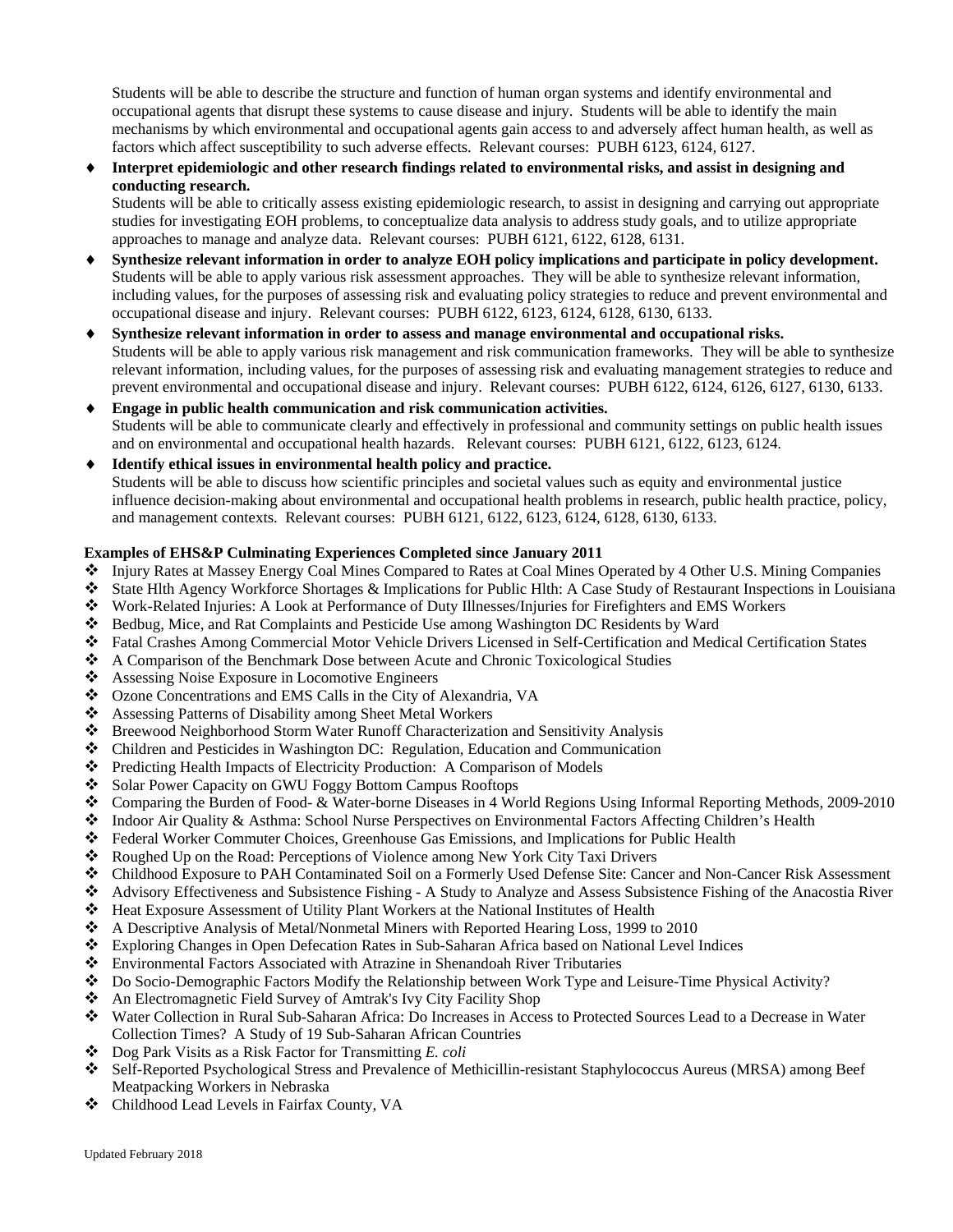# Milken Institute School of Public Health

**School of Public Health and Health Services**

THE GEORGE WASHINGTON UNIVERSITY

### **Master of Public Health Environmental Health Science and Policy 2018-2019**

**Program-at-a-Glance**

# *Begin Planning Your Culminating Project 11-12 Months Prior to Program Completion* **Required Core Courses**

| <b>15 Credits</b> |
|-------------------|
|-------------------|

|                                                                                                                                 | тэ степиз                                                                         |                         |                              |       |  |  |  |  |  |
|---------------------------------------------------------------------------------------------------------------------------------|-----------------------------------------------------------------------------------|-------------------------|------------------------------|-------|--|--|--|--|--|
| <b>Required Core Course</b>                                                                                                     |                                                                                   | <b>Credits</b>          | <b>Semester Offered</b>      | Grade |  |  |  |  |  |
| <b>PUBH 6001</b>                                                                                                                | <b>Biological Concepts for Public Health</b>                                      | $\mathfrak{D}$          | Fall, Spring, Summer I       |       |  |  |  |  |  |
|                                                                                                                                 |                                                                                   |                         |                              |       |  |  |  |  |  |
| <b>PUBH 6002</b>                                                                                                                | <b>Biostatistical Applications for Public Health</b>                              | 3                       | Fall, Spring, Summer 10 wk   |       |  |  |  |  |  |
|                                                                                                                                 |                                                                                   |                         |                              |       |  |  |  |  |  |
| <b>PUBH 6003</b>                                                                                                                | Principles and Practice of Epidemiology                                           | 3                       | Fall, Spring, Summer 10 wk   |       |  |  |  |  |  |
| <b>PUBH 6004</b>                                                                                                                | Environmental & Occupational Health in a Sustainable World                        | $\overline{2}$          | Fall, Spring, Summer I       |       |  |  |  |  |  |
|                                                                                                                                 |                                                                                   |                         |                              |       |  |  |  |  |  |
| <b>PUBH 6006</b>                                                                                                                | Management & Policy Approaches to Public Health                                   | 3                       | Fall, Spring, Summer 10 wk   |       |  |  |  |  |  |
|                                                                                                                                 |                                                                                   |                         |                              |       |  |  |  |  |  |
| <b>PUBH 6007</b>                                                                                                                | Social and Behavioral Approaches to Public Health                                 | 2                       | Fall, Spring, Summer 1       |       |  |  |  |  |  |
|                                                                                                                                 |                                                                                   |                         |                              |       |  |  |  |  |  |
| <b>Total</b>                                                                                                                    | <b>Core Credits</b>                                                               | 15                      |                              |       |  |  |  |  |  |
| <b>Required Program-Specific Courses</b>                                                                                        |                                                                                   |                         |                              |       |  |  |  |  |  |
|                                                                                                                                 | <b>18 Credits</b>                                                                 |                         |                              |       |  |  |  |  |  |
|                                                                                                                                 | <b>Required Program Specific Course</b>                                           | <b>Credits</b>          | <b>Semester Offered</b>      | Grade |  |  |  |  |  |
| <b>PUBH 6121</b>                                                                                                                | Environmental and Occupational Epidemiology                                       | 3                       | Fall                         |       |  |  |  |  |  |
|                                                                                                                                 |                                                                                   |                         |                              |       |  |  |  |  |  |
| <b>PUBH 6122</b>                                                                                                                | Protecting Public Health and the Environment: Policies,<br>Politics, and Programs | 3                       | Spring                       |       |  |  |  |  |  |
| <b>PUBH 6123</b>                                                                                                                | Toxicology: Applications for Public Health Policy                                 | 3                       | Spring                       |       |  |  |  |  |  |
|                                                                                                                                 |                                                                                   |                         |                              |       |  |  |  |  |  |
| PUBH 6124                                                                                                                       | Problem Solving in Environmental and Occupational Health                          | 3                       | Spring                       |       |  |  |  |  |  |
|                                                                                                                                 |                                                                                   |                         |                              |       |  |  |  |  |  |
| <b>PUBH 6126</b>                                                                                                                | Assessment and Control of Environmental Hazards                                   | 3                       | Fall                         |       |  |  |  |  |  |
|                                                                                                                                 |                                                                                   |                         |                              |       |  |  |  |  |  |
| PUBH 6131                                                                                                                       | Applied Data Analysis in EOH                                                      | 3                       | Spring                       |       |  |  |  |  |  |
|                                                                                                                                 | <b>EHS&amp;P Program-Specific Electives</b>                                       |                         |                              |       |  |  |  |  |  |
|                                                                                                                                 | Select a minimum of 4 credits from this list                                      |                         |                              |       |  |  |  |  |  |
|                                                                                                                                 |                                                                                   |                         |                              |       |  |  |  |  |  |
| <b>PUBH 6127</b>                                                                                                                | Germs: An Introduction to Environmental Health Microbiology                       | $\overline{2}$          | Spring                       |       |  |  |  |  |  |
| <b>PUBH 6128</b>                                                                                                                | Global Environmental and Occupational Health                                      | $\overline{2}$          | Online, Spring I &<br>Summer |       |  |  |  |  |  |
| PUBH 6130                                                                                                                       | Sustainable Energy and the Environment                                            | $\overline{c}$          | Fall                         |       |  |  |  |  |  |
| PUBH 6133                                                                                                                       | Social Dimensions in Climate Change and Health                                    | 3                       | Online, Fall & Spring II     |       |  |  |  |  |  |
| PUBH 6135                                                                                                                       | Researching Climate Change and Public Health                                      | 3                       | Online, Fall & Spring II     |       |  |  |  |  |  |
| <b>PUBH 6199</b>                                                                                                                | TOPICS: Veterans Deployment and Environmental Disease                             | $\mathbf{1}$            | Summer                       |       |  |  |  |  |  |
|                                                                                                                                 |                                                                                   |                         |                              |       |  |  |  |  |  |
| <b>Other Electives</b>                                                                                                          | Any PUBH Graduate Course(s)- with guidance from                                   | $\overline{\mathbf{4}}$ | Fall, Spring, Summer         |       |  |  |  |  |  |
|                                                                                                                                 | advisor. If coursework from the program-specific electives                        |                         |                              |       |  |  |  |  |  |
|                                                                                                                                 | above exceeds 4 credits, the additional credits will count                        |                         |                              |       |  |  |  |  |  |
|                                                                                                                                 | toward these "other electives"<br><b>Practicum and Culminating Experience*</b>    |                         |                              |       |  |  |  |  |  |
|                                                                                                                                 |                                                                                   |                         |                              |       |  |  |  |  |  |
| PUBH 6014.12                                                                                                                    | Practicum                                                                         | $\overline{2}$          | See Advisor                  |       |  |  |  |  |  |
| PUBH 6137*                                                                                                                      | Culminating Experience-Part 1                                                     |                         |                              |       |  |  |  |  |  |
|                                                                                                                                 |                                                                                   | $\mathbf{1}$            | Fall                         |       |  |  |  |  |  |
| PUBH 6138*                                                                                                                      | Culminating Experience-Part 2                                                     | 1                       | Spring                       |       |  |  |  |  |  |
|                                                                                                                                 |                                                                                   |                         |                              |       |  |  |  |  |  |
| NOTE: * Options for Culminating Experience as one 2-credit course (PUBH 6015) or two 1-credit courses taken sequentially over 2 |                                                                                   |                         |                              |       |  |  |  |  |  |
|                                                                                                                                 | semesters may be discussed with Advisor.                                          |                         |                              |       |  |  |  |  |  |
| <b>Total</b>                                                                                                                    |                                                                                   | 45                      |                              |       |  |  |  |  |  |
|                                                                                                                                 |                                                                                   |                         |                              |       |  |  |  |  |  |

**Course Descriptions and Registration** information can be found on the website: [http://publichealth.gwu.edu/academics/.](http://publichealth.gwu.edu/academics/)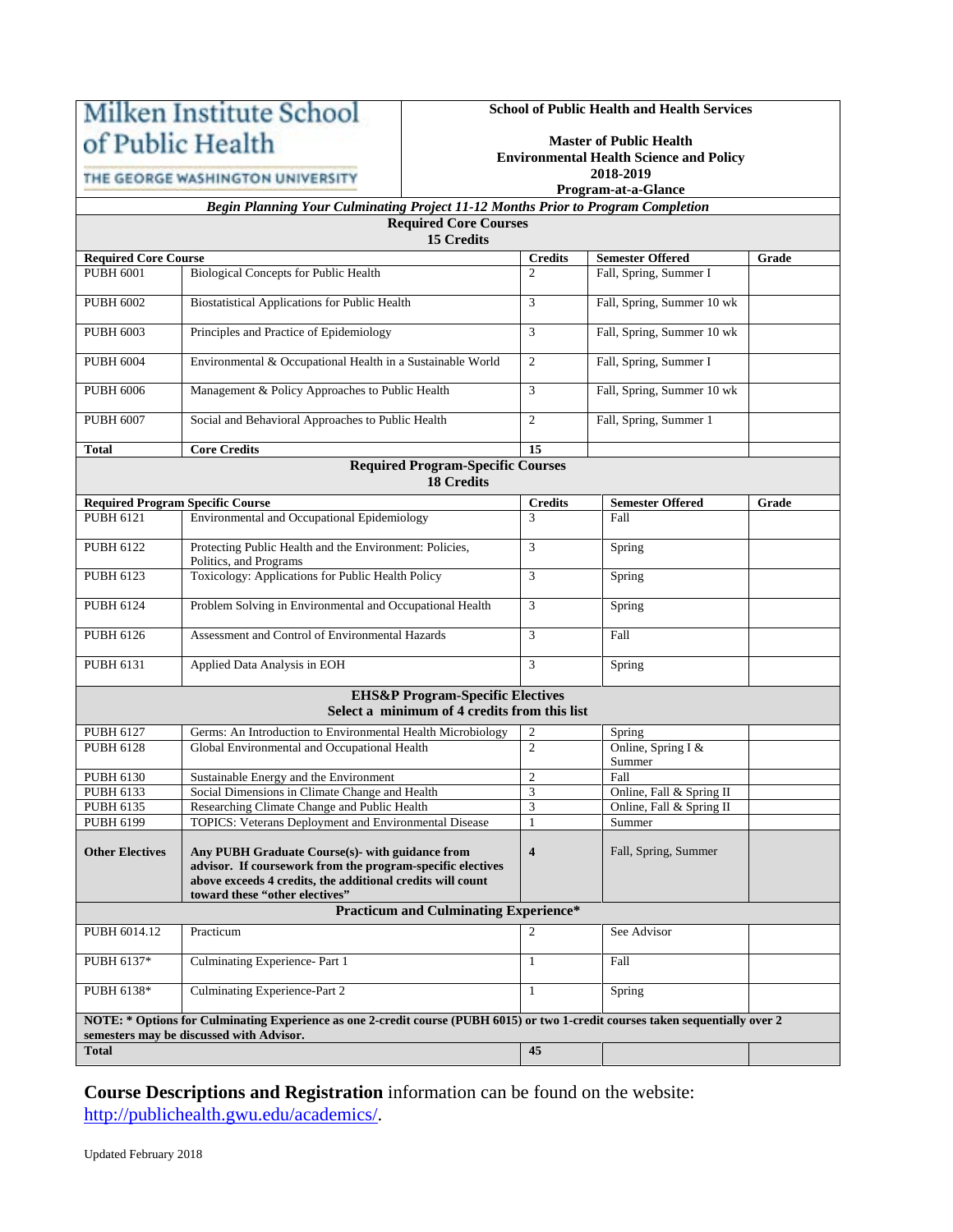# **Graduation Requirements**

# **MPH**

- 1. **Graduate Credit Requirement.** 45 graduate credits are required.
- 2. **Course Requirements.** Successful completion of the Core Courses and the Program-Specific Courses are required.
- 3. **Grade Point Requirement.** A 3.0 (B average) overall grade point average is required.
- 4. **Time Limit Requirement.** The degree must be completed within four years.
- 5. **Transfer Credit Policy.** Up to 12 graduate credits that have not been applied to a previous graduate degree may be transferred to the MPH. External credits must have been earned from an accredited institution in the last 3 years with a grade of 3.0 (B) or better. SPH Graduate Certificate students can transfer as many credits as meet program requirements, up to 18 credits, to the MPH. Graduate Certificate students wishing to transfer to a degree program may apply to do so via the online change of concentration petition after completion of 3 or more courses and a cumulative GPA of 3.0 or better. A grade of B or better is required for a course to be eligible for transfer.
- 6. **CITI Training requirement:** All students are required to complete training regarding human subject protection regulation and the Health Insurance Portability and Accountability Act of 1996 (HIPAA). To fulfill this requirement, you must complete the Collaborative IRB Training Initiative (CITI) Course in The Protection of Human Research Subjects.
- 7. **Integrity Quiz & Plagiarism Quiz requirement:** All students are required to review the George Washington University Code of Academic Integrity and take the quiz within their first semester of study. The Code of Integrity and step-by-step instructions can be found here: http://publichealth.gwu.edu/integrity
- 8. **Professional Enhancement requirement:** Students must participate in 8 hours per degree program of advisor preapproved Public Health-related lectures, seminars, and symposia, related to your field of study. Professional Enhancement activities supplement the academic curriculum and help prepare students to participate actively in the professional community. Opportunities for professional enhancement are regularly publicized via the Milken Institute SPH Listserv and through your department or advisor. Students must submit documentation of Professional Enhancement activities to the Office of Student Records. The documentation consists of the Professional Enhancement Form http://publichealth.gwu.edu/academics/forms (which includes a prior approval signature from the student's advisor, a description of the program agenda, and proof of attendance. Remember to submit your documentation before you apply to graduate!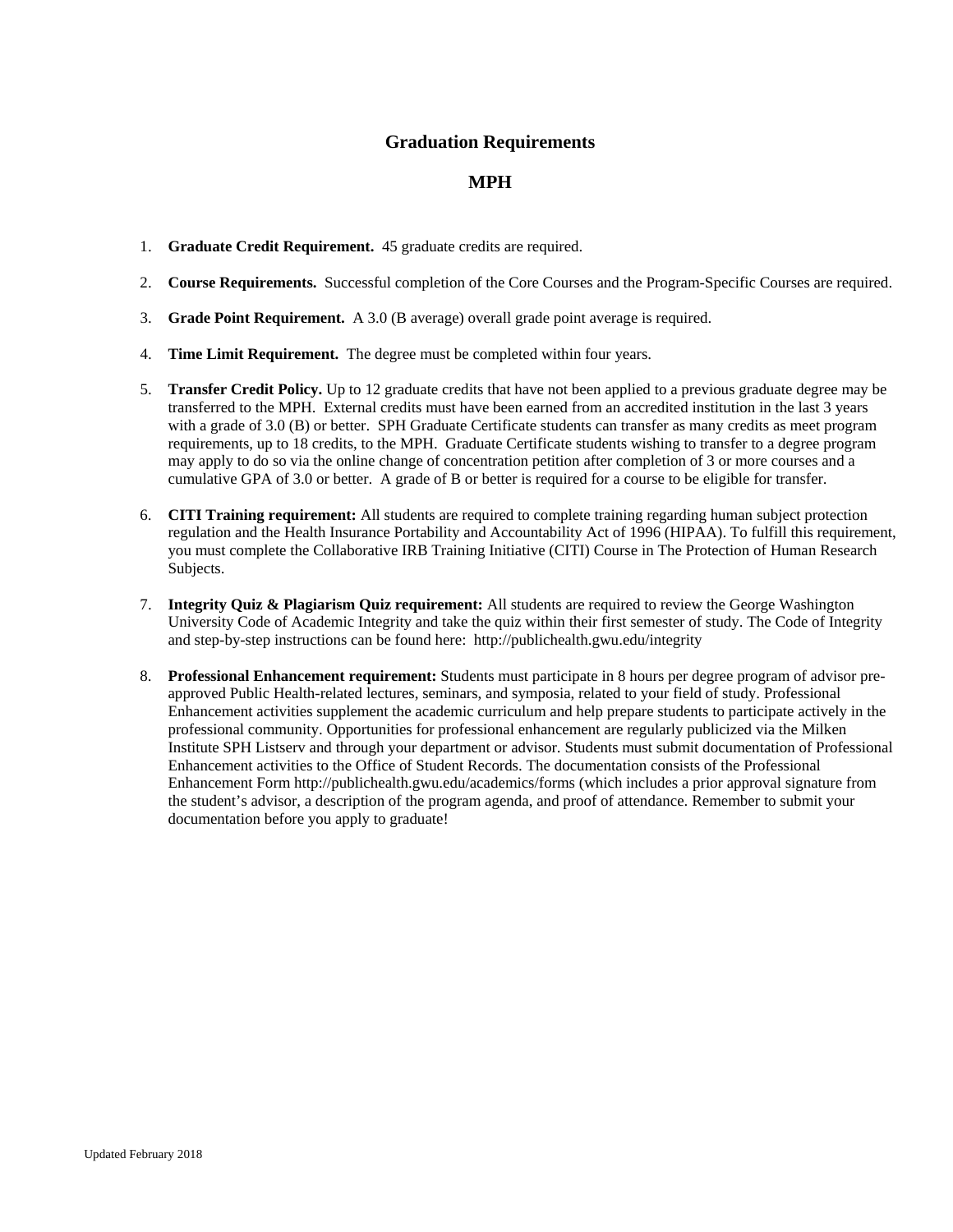# **Advising Tips**

#### **NOTE: Always see your advisor for course scheduling and sequencing strategies, but remember that proper course selection, fulfilling requirements, and on-time graduation are your responsibilities.**

The Master of Public Health (MPH) curriculum consists of four types of courses:

- Required Core Courses (PUBH 6001, 6002, 6003, 6004, 6006, and 6007)
- Required Program-Specific Courses, including 4 EOH selective credits
- General Electives
- Required Practicum and Culminating Experience

The MPH core courses are designed to provide students with a broad public health context as well as a critical foundation for subsequent coursework. Early completion of these core courses ensures that students will have the base of knowledge to successfully complete the program specific courses and to get as much as possible out of them. As such, entering students are expected to enroll in MPH core courses in accordance with the following guidelines:

- We expect MPH students to complete the MPH core courses in their first year of graduate study (fall/spring/summer).
- Students may take core courses in any order.

Part-time students (who generally take 5 to 7 credits per semester) will typically concentrate on taking just core courses in their first year, and then take program-specific courses in their second and third years.

In order to help assure that all students complete core courses in the first year of study, Milken Institute SPH will offer all core courses during all three semesters (fall, spring, and summer). This will allow students who wish to complete their MPH degree within two years to do so, and will allow every student to make steady progress toward completing the MPH degree.

We recognize that there may be exceptional circumstances that make it difficult for a student to complete core courses in the first year as outlined above. Any such student should discuss this situation with his or her academic advisor.

For additional information and resources regarding registration, course descriptions, schedule of classes, etc. follow this link: [http://publichealth.gwu.edu/academics.](http://publichealth.gwu.edu/academics)

Table 1 (full time students) and Table 2 (part time students) present sample course schedules that Environmental Health Science & Policy MPH students are required to take during their tenure at the Milken Institute SPH. It is noteworthy that fully 45 credits are required, including core courses (15 credits), program specific courses, including 4 EOH selective credits (22 credits), general elective credits (4 credits), and the practicum (2 credits) and culminating experience (2 credits). See below.

.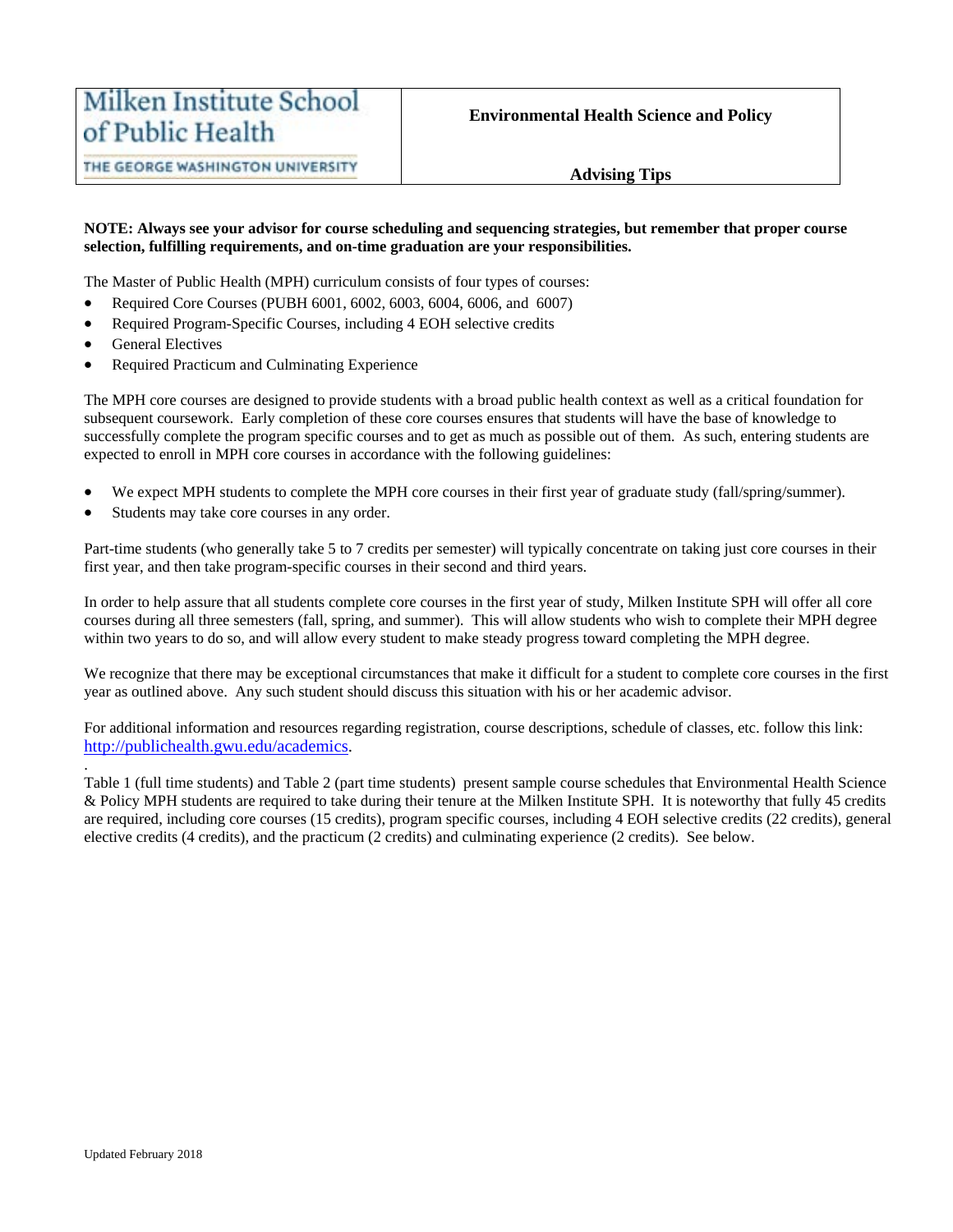## **MPH in Environmental Health Science and Policy (45 credits)**

| <b>Semester</b>             | Cr               | Course #         | <b>Course Name</b>                                                 | Time                                          |  |
|-----------------------------|------------------|------------------|--------------------------------------------------------------------|-----------------------------------------------|--|
| Fall 1 <sup>st</sup> year   | 3                | <b>PUBH 6003</b> | Principles and Practice of Epidemiology                            | Tues $6:10 - 9:00$ pm or Wed $3:10 - 6:00$ pm |  |
| 10 credits                  | 3                | <b>PUBH 6002</b> | <b>Biostatistical Applications for Public Health</b>               | Wed $6:10 - 9:00$ pm or Mon $3:10 - 6:00$ pm  |  |
|                             | $\boldsymbol{2}$ | <b>PUBH 6001</b> | <b>Biological Concepts for Public Health</b>                       | Thurs $4:10 - 6:00$ pm                        |  |
|                             | 2                | <b>PUBH 6004</b> | Environ & Occup Health in a Sustainable World                      | Tues $4:10 - 6:00$ pm                         |  |
| Spring 1 <sup>st</sup> year | 3                | <b>PUBH 6006</b> | Management and Policy Approaches to Public Health                  | Mon 6:10 - 9:00 pm                            |  |
| 11 credits                  | 3                | <b>PUBH 6123</b> | Toxicology: Applications for Public Health Policy <sup>&amp;</sup> | Mon $3:10 - 6:00$ pm                          |  |
|                             | $\overline{2}$   | Electives        | Electives                                                          |                                               |  |
|                             | 3                | PUBH 6131        | Applied Data Analysis in EOH                                       | Thurs $3:10 - 6:00$ pm                        |  |
|                             |                  |                  | -- plan Practicum --                                               |                                               |  |
|                             | $\overline{2}$   | <b>PUBH 6007</b> | Social & Behavioral Approaches to Public Health                    | Tues/Thurs 3:10 - 5:30 pm                     |  |
| Summer 1 <sup>st</sup> year | 1                | Electives        | Electives                                                          |                                               |  |
| 5 credits                   | 2                | <b>PUBH 6014</b> | Practicum <sup>+</sup>                                             |                                               |  |
| Fall 2 <sup>nd</sup> year   | 3                | <b>PUBH 6121</b> | Environmental & Occupational Epidemiology                          | Wed $5:10 - 8:00$ pm                          |  |
| 10 credits                  | 3                | <b>PUBH 6126</b> | Assessment and Control of Env Hazards                              | Mon $3:10 - 6:00$ pm                          |  |
|                             | 1                | PUBH 6137        | EOH Culminating Experience Course Part 1                           | Wed 3:10 - 5:00 pm                            |  |
|                             | 3                | Electives        | Electives                                                          |                                               |  |
| Spring $2nd$ year           | 3                | <b>PUBH 6122</b> | Policies, Politics and Programs                                    | Thurs $6:10 - 9:00$ pm                        |  |
| 9 Credits                   | 3                | <b>PUBH 6124</b> | Problem Solving in EOH                                             | Wed $5:10 - 8:00$ pm                          |  |
|                             | 1                | <b>PUBH 6138</b> | <b>EOH Culminating Experience Part 2</b>                           | Wed 3:10 - 5:00 pm                            |  |
|                             | 2                | Electives        | Electives                                                          |                                               |  |
| <b>TOTAL</b>                | 45               |                  |                                                                    |                                               |  |

Table 1. Sample Schedule for 5-semester Completion (Fall start / May completion) - All course times are tentative

4 credits of EOH Program-Specific Electives – Select a minimum of 4 credits from the following courses, preferably during your last three semesters:

PUBH 6127 Germs: An Introduction to Environmental Health Microbiology 2 Spring, Tues 4:10 – 6:00 pm

PUBH 6128 Global Environmental and Occupational Health 2 online, Spring I & Summer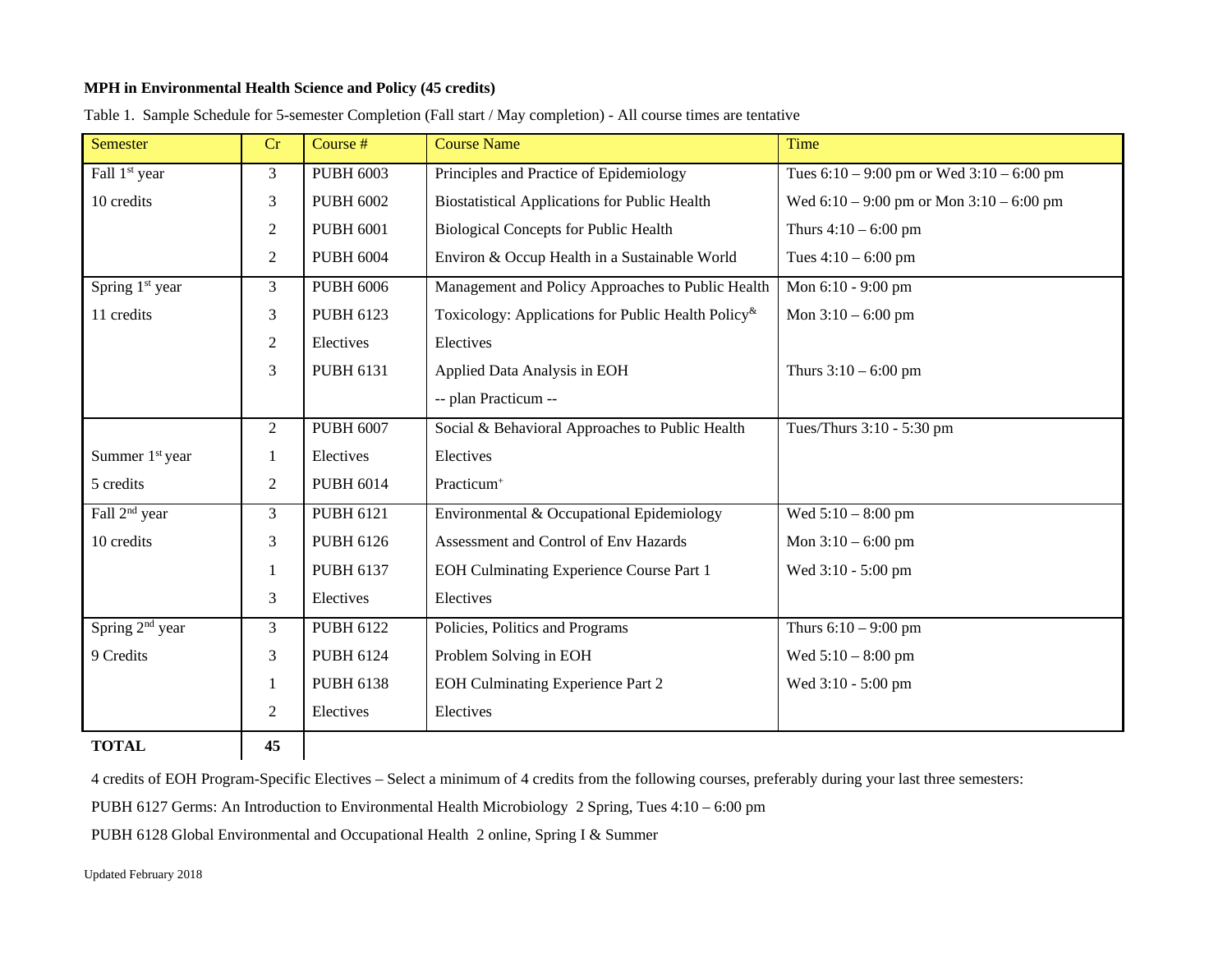PUBH 6130 Sustainable Energy and the Environment 2 Fall, Tues 6:10 - 8:00 pm PUBH 6133 Social Dimensions of Climate Change & Health 3 online, Fall & Spring II PUBH 6135 Researching Climate Change and Public Health 3 online, Fall & Spring II

PUBH 6199 TOPICS: Veterans Deployment and Environmental Disease 1 Summer

4 credits of Electives – With guidance from your advisor, complete 4 credits of electives from any School of Public Health course (preferably during last three semesters). If the credits taken from the Program-Specific Electives exceed 4 credits, the additional credits will count towards your any SPH electives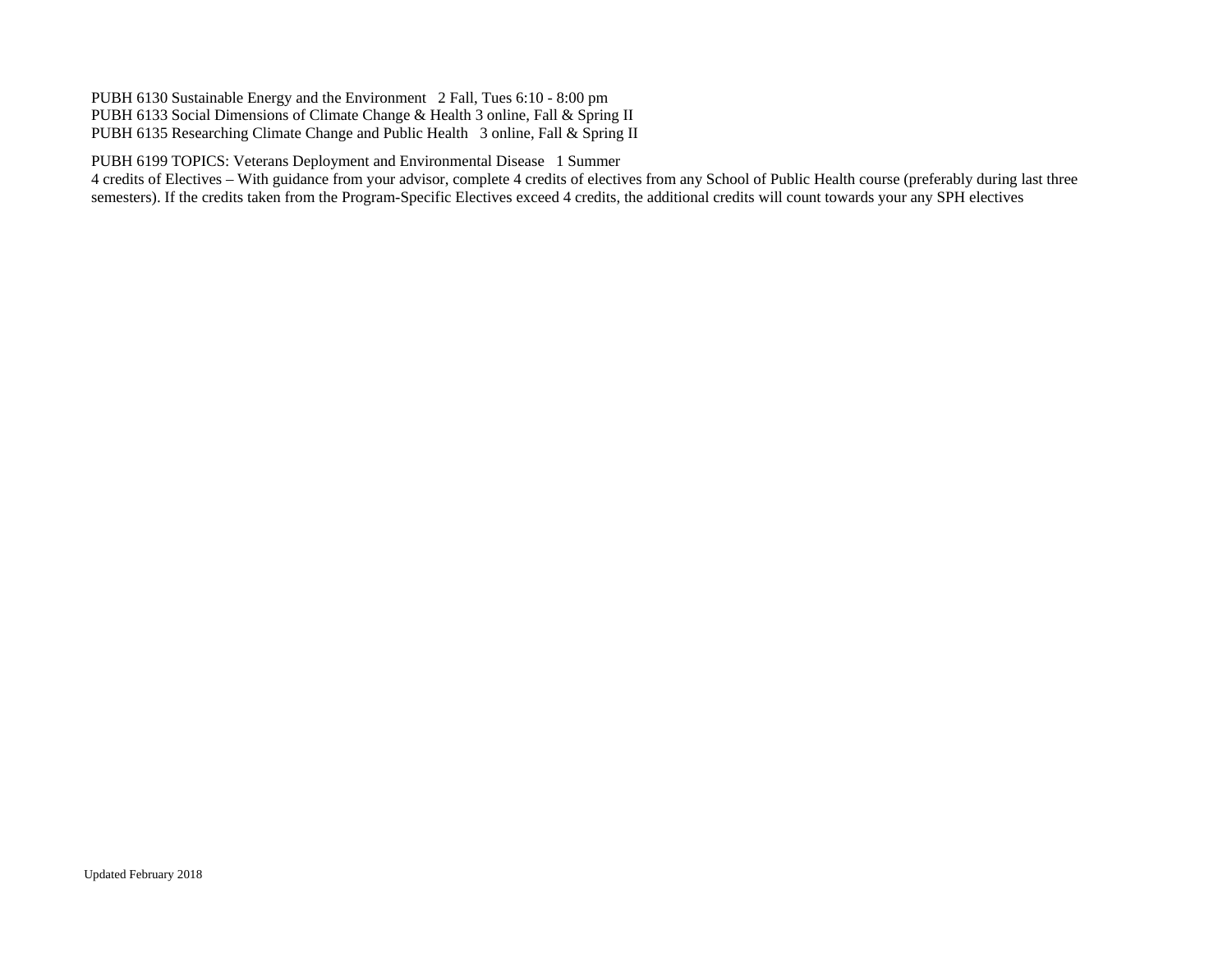| <b>Semester</b>             | Cr             | Course #         | <b>Course Name</b>                                                 | Time                                          |
|-----------------------------|----------------|------------------|--------------------------------------------------------------------|-----------------------------------------------|
| Fall 1 <sup>st</sup> year   | 3              | <b>PUBH 6003</b> | Principles and Practice of Epidemiology                            | Tues $6:10 - 9:00$ pm or Wed $3:10 - 6:00$ pm |
| 5 credits                   | 2              | <b>PUBH 6004</b> | Environ & Occup Health in a Sustainable World                      | Tues $4:10 - 6:00$ pm                         |
| Spring 1 <sup>st</sup> year | $\overline{2}$ | <b>PUBH 6007</b> | Social & Behavioral Approaches to Public Health                    | Tues $4:10 - 6:00$ pm                         |
| 7 credits                   | 3              | <b>PUBH 6002</b> | <b>Biostatistical Applications for Public Health</b>               | Wed $6:10 - 9:00$ pm                          |
|                             | 2              | <b>PUBH 6001</b> | <b>Biological Concepts for Public Health</b>                       | Tues $4:10 - 6:00$ pm                         |
| Summer 1 <sup>st</sup> year | 3              | <b>PUBH 6006</b> | Management and Policy Approaches to Public Health                  | Mon/Wed 12:10 - 3:00 pm                       |
| 3 credits                   |                |                  | Plan Practicum                                                     |                                               |
| Fall 2 <sup>nd</sup> year   | 3              | <b>PUBH 6126</b> | Assessment and Control of Env Hazards                              | Mon $3:10 - 6:00$ pm                          |
| 6 credits                   | $\overline{2}$ | <b>PUBH 6014</b> | Practicum                                                          |                                               |
|                             | 1              | Electives        | Electives                                                          |                                               |
| Spring 2 <sup>nd</sup> year | 3              | <b>PUBH 6123</b> | Toxicology: Applications for Public Health Policy <sup>&amp;</sup> | Mon $3:10 - 6:00$ pm                          |
| 8 Credits                   | 3              | <b>PUBH 6131</b> | Applied Data Analysis in EOH                                       | Thurs $3:10 - 6:00$ pm                        |
|                             | 2              | Electives        | Electives                                                          |                                               |
| Summer 2nd year             | 3              | Electives        | Electives                                                          |                                               |
| Fall 3rd Year               | $\mathfrak{Z}$ | <b>PUBH 6121</b> | Environmental & Occupational Epidemiology                          | Wed $5:10 - 8:00$ pm                          |
|                             | 1              | <b>PUBH 6137</b> | EOH Culminating Experience Course Part 1                           | Wednesday $3:10-5:00$ pm                      |
| 6 Credits                   | 2              | Electives        | Electives                                                          |                                               |
| Spring 3rd Year             | $\mathfrak{Z}$ | <b>PUBH 6122</b> | Policies, Politics and Programs                                    | Thurs $6:10 - 9:00$ pm                        |
| 7 Credits                   | 3              | <b>PUBH 6124</b> | Problem Solving in EOH                                             | Wed $5:10 - 8:00$ pm                          |
|                             |                | <b>PUBH 6138</b> | EOH Culminating Experience Course Part 2                           | Wednesday $3:10-5:00$ pm                      |
| <b>Total</b>                | 45             |                  |                                                                    |                                               |

Table 2. Sample Schedule for 8-semester Completion (Fall start / May completion) - All course times are tentative

Updated February 2018 4 credits of EOH Program-Specific Electives – Select a minimum of 4 credits from the following courses, preferably during your last three semesters: PUBH 6127 Germs: An Introduction to Environmental Health Microbiology 2 Spring, Tues 4:10 – 6:00 pm PUBH 6127 Germs: An Introduction to Environmental Health Microbiology 2 Spring, Tues  $4:10 - 6:00$  pm PUBH 6128 Global Environmental and Occupational Health 2 online, Spring I & Summer PUBH 6128 Global Environmental and Occupational Health 2 online, Spring I & Summer